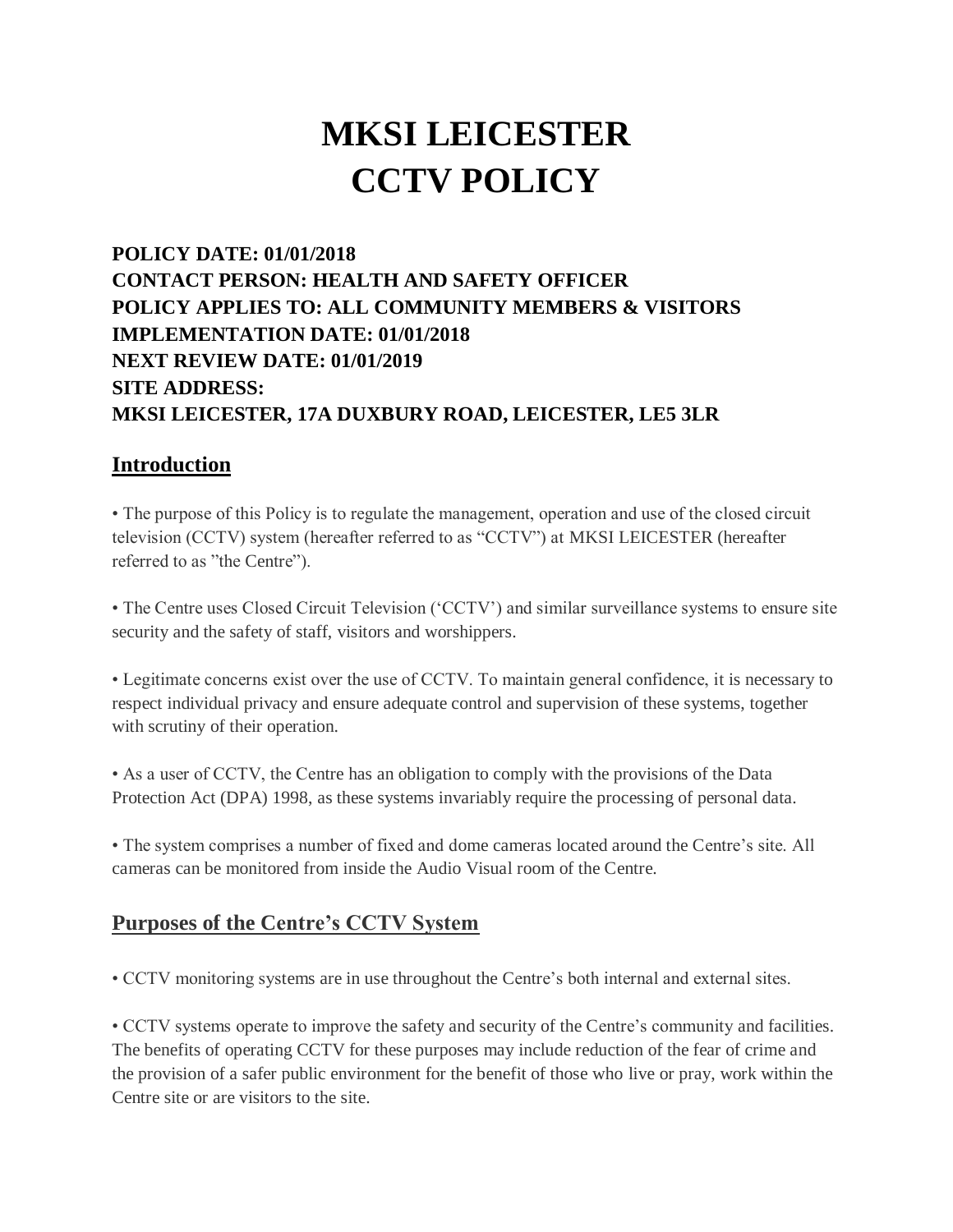## **The objectives of the Centre's CCTV systems are to**

• Provide reassurance by enhancing community safety; protect the Centre buildings and their assets.

• Provide a deterrent to potential offenders; facilitate the identification, apprehension and prosecution of offenders in relation to crime and public order.

• Provide and operate the CCTV in a manner that is consistent with respect for the individual's privacy.

## **Use of CCTV**

• CCTV may focus on the activities of particular people by directing cameras at an individual's activities. This may entail looking out for particular individuals or examining recorded CCTV images to find things out about the people in them, such as identifying an individual who may be engaged in an illegal activity or a witness to a particular action.

• Use of CCTV for anything other than the most basic of surveillance will have to comply with the DPA, but not all their images will be covered in all circumstances. The basic principle is that surveillance entailing taking images concerning an identifiable person's activities are covered by the DPA. If a general scene is recorded without any incident occurring, and with no focus on any particular individual's activities, the images are not covered by the DPA.

• The Centre will ensure the public is made aware of the presence of the system and its ownership by appropriate signage. This sets out the purposes for processing CCTV images, and identifies the Centre as responsible for processing those images.

• All means of recording images belong to, and remain the property of the Centre; Copyright of the images recorded by CCTV cameras is the property of the Centre.

• Materials obtained through CCTV will not be used for any commercial purpose. The material may be released to the media, following discussions with the Police, for use in the investigation of a specific crime, but never for the purposes of entertainment.

• There is currently no sound recording from any part of the CCTV system.

• Images will not be retained for longer than is necessary. While retained, the integrity of the images will be maintained to ensure their evidential value and to protect the rights of the people whose images have been recorded.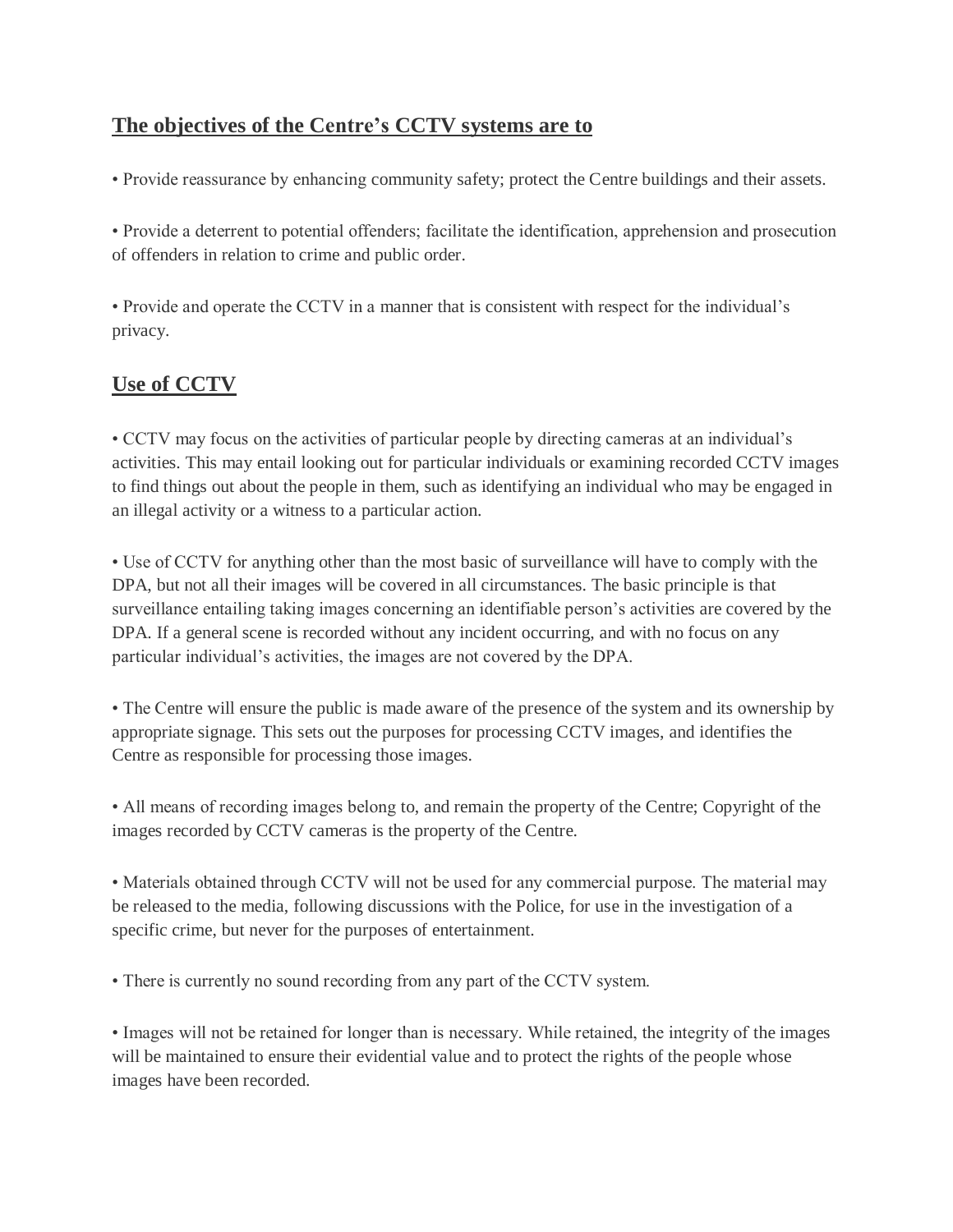## **Managerial Responsibility**

• The CCTV installation is entirely owned by the Centre. The Centre's Health and Safety Officer has managerial responsibility for the CCTV scheme.

• Operational management and maintenance responsibility lies with the Health and Safety Officer of the Centre.

• The Centre's Health and Safety Officer at each location is to ensure:

o The CCTV is operated in accordance with this Policy and the accompanying Codes of Practice.

o The operating procedures for the scheme have been complied with.

o The purposes and objectives of the scheme are not exceeded

o The regular evaluation and assessment of the usage and efficiency of the system is carried out.

o Persons entering the Centre are notified that a CCTV scheme is in operation

• The system is operational, and images are capable of being monitored, for twenty-four hours a day throughout the year.

• The Health and Safety Officer is responsible for ensuring the Centre is compliant with the requirements of the Data Protection Act 1998 and for providing advice to public, visitors, and staff of the Centre.

#### **Access to and disclosure of images to third parties**

• All requests must be submitted in writing with the completion of the "CCTV Review Request Form". All requests will be recorded and maintained. Where the request is denied, the reason will be documented.

• Where there is a request for CCTV footage to be reviewed for cameras positioned in the Ladies section of the Centre, the Health and Safety Officer will ensure the footage is reviewed by a female individual from the Management Committee; or any senior female individual from the Ladies Sub-Committee in their absence. This is to ensure that religious etiquettes and beliefs are followed.